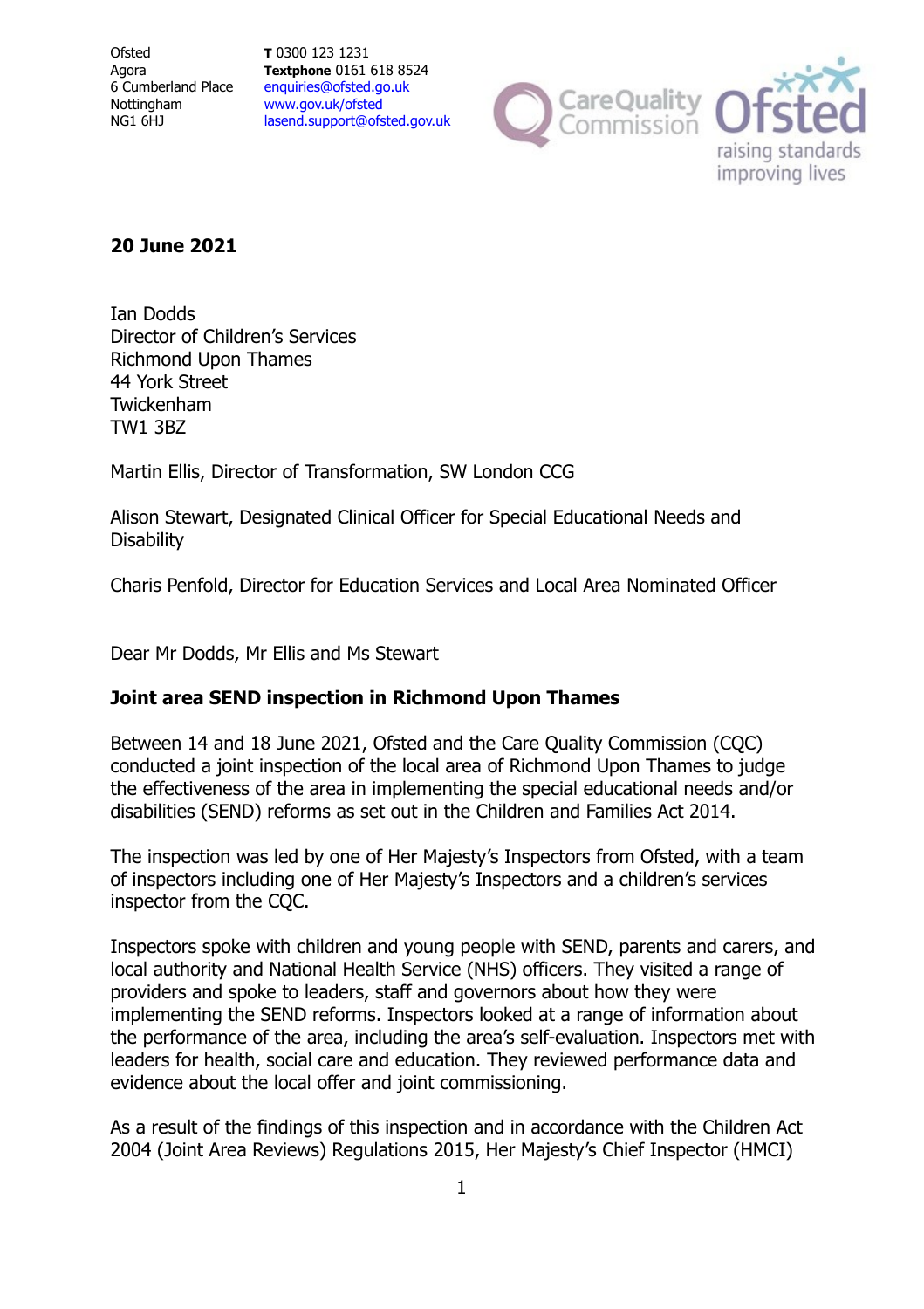



has determined that a Written Statement of Action is required because of significant areas of weakness in the area's practice. HMCI has also determined that the local authority and the area's clinical commissioning group (CCG) are jointly responsible for submitting the written statement to Ofsted.

In reaching their judgements, inspectors took account of the impact of the COVID-19 (coronavirus) pandemic on SEND arrangements in the area. Inspectors considered a range of information about the impact of the pandemic and explored how the area's plans and actions had been adapted as a result.

This letter outlines our findings from the inspection, including some strengths and areas for further improvement.

# **Main Findings**

- Leaders in Richmond made insufficient progress in implementing the 2014 reforms up to 2018. They have more recently developed a coherent strategy to drive forward their work. Leaders' self-evaluation of their work is broadly accurate, but many of the actions they have identified to address priorities remain at an early stage of development. Leaders are still working on broadening the range of people who contribute to this work.
- Weaknesses in managing and communicating important information, such as that concerning the reviews of education, health and care plans (EHC plans), have only very recently been ironed out.
- The designated clinical officer's (DCO's) role, created in 2019, is now influencing the SEND agenda, both in health and with partner agencies. Leaders have undertaken focused work to implement quality assurance processes and influence the strategic approach taken by providers. The DCO now advises on joint commissioning. They are central to the EHC plan quality assurance process and to work with the parent carer forum (PCF).
- Children and young people with SEND in Richmond are not served well by arrangements to help them make an effective transition between different stages in their development across all services. This is particularly ineffective after young people reach the age of 16. Too many delays remain in communicating outcomes of annual reviews. Leaders have now developed a well-considered transitions pathways protocol with contributions from education, health and social care professionals. However, this has yet to have sufficient impact on the weaknesses in assessing and meeting the needs of young people as they prepare for adulthood.
- Relationships between area leaders in Richmond and parents and carers have been problematic over time and continue to be so. As a result, co-production between parents and professionals remains underdeveloped.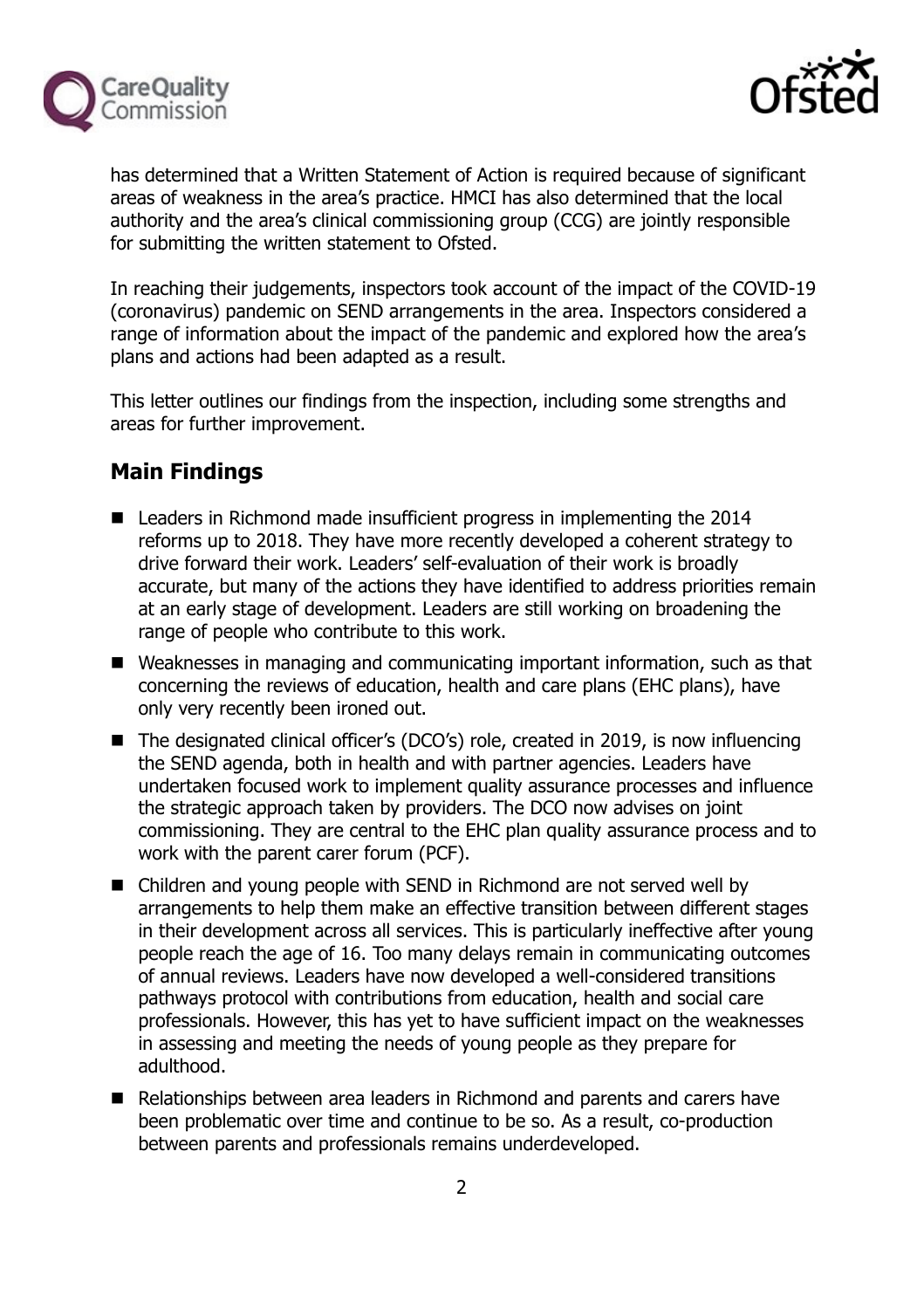



- There is effective support for children and young people with SEND who are at risk of exclusion, poor attendance or becoming missing from education.
- Leaders have taken too long to establish an effective procedure to check on the quality and timeliness of EHC plans and annual reviews. As a result, there are inconsistencies in how well objectives in EHC plans meet the needs of children and young people.
- Training for professionals to help them identify, assess and meet the needs of children and young people with SEND is well received and involves professionals from education, health and social care.
- Parents told us that it is unnecessarily hard work to secure the means to assess and meet their child's needs. Often, they feel they have to push hard. They worry that parents who may not have the ability to do this for whatever reason may miss out on what their children are entitled to.
- Surveys completed by parents as part of this inspection indicate that parents are particularly unhappy about the support children and young people receive to prepare for life as an adult.
- The CCG is committed to improving the lives of children and young people. Their health and care plan for 2019 to 2021 prioritises children and young people with SEND. For example, work is being undertaken to embed the new integrated therapy service and to work with general practitioners on annual health checks.
- The DCO is providing opportunities for families to share their views about health provision in Richmond with leaders. This means that the DCO and other partners are influenced by parents' views in their work to drive improvement.

# **The effectiveness of the local area in identifying children and young people's special educational needs and/or disabilities**

# **Strengths**

- Early identification of needs for children and young people with SEND is well established in health providers in Richmond. For example, neonatal screening and the healthy child programme help identify needs promptly. Parents of preschool children have open access to advice and support from the therapy services. This universal offer is delivered in children's centres as 'Chat and Play'. This is an opportunity for early identification of need. The regular sessions also offer more general advice to parents to help them understand their child's development and needs.
- Specialist nurses review records of care leavers in custody to identify unmet need. There are examples of young people being referred to specialist services such as autism spectrum disorder (ASD) assessment. This is a positive step in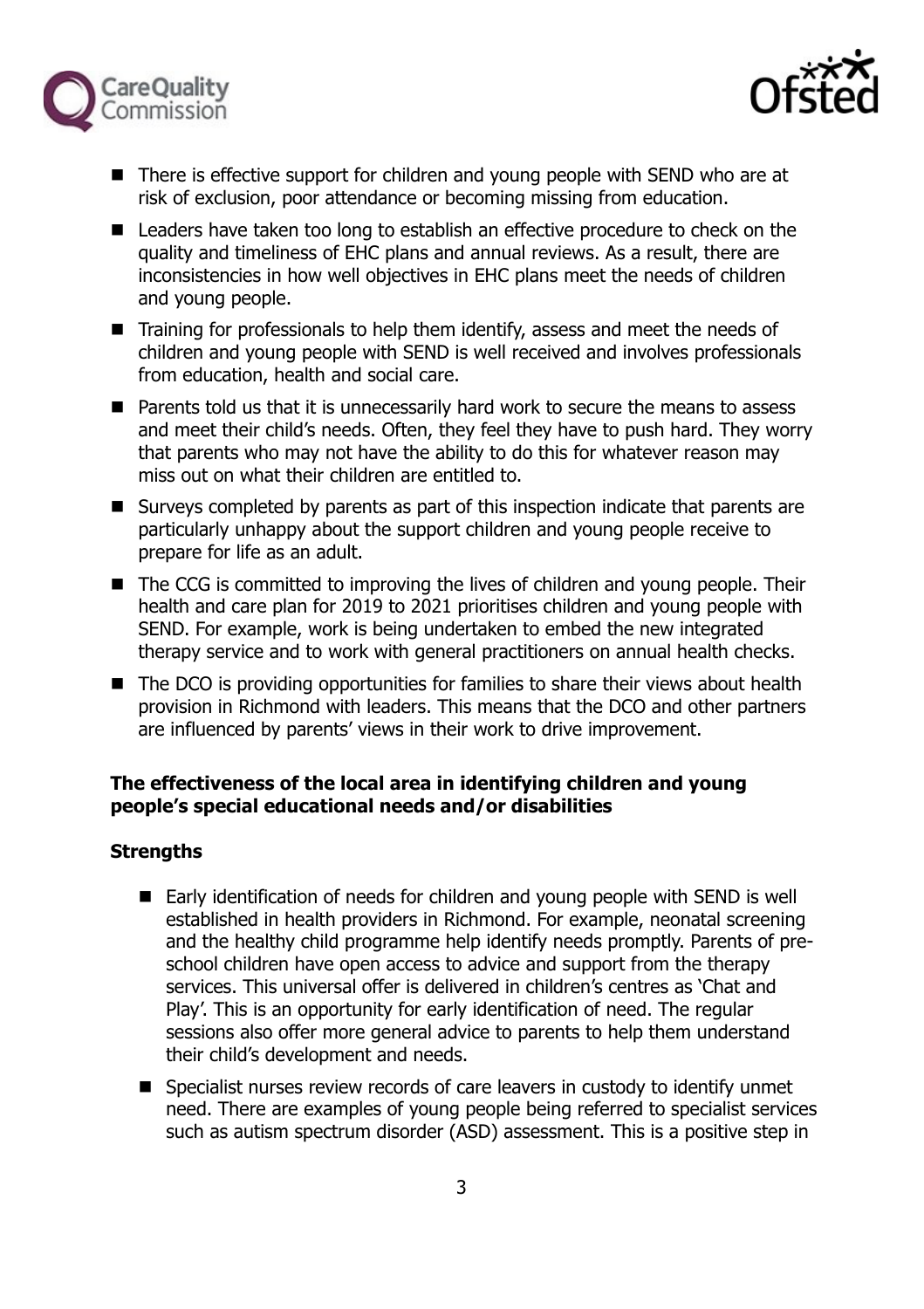



joint working to support young people whose needs were previously unidentified.

- Early help panels and resilience networks are effective in helping schools to get advice early about potential needs. School leaders find these useful in discussing and identifying the social, emotional and mental health needs of children and young people.
- Training for special educational needs coordinators (SENCos) to identify needs is effective. For example, SENCos have attended mock assessment panels to learn more about how evidence of an emerging need is considered. This has also been extended to include health and social care professionals. This is improving the quality of identification and advice provided for assessments. Providers feel this has specifically improved understanding of the identification of ASD needs.

## **Areas for development**

- $\blacksquare$  The involvement of speech and language therapists (SALT) in picking up unidentified speech and language needs in young people who become known to the youth offending team has only recently been developed and is not yet in place.
- College leaders are concerned about how accurately the needs of young people have been identified before they start college in post-16 courses. This is because the last review in secondary school is not effective enough at understanding what provision would be most appropriate for some young people. This leads to emergency annual reviews taking place and leaders asking for more funding.
- Post-16 providers do not have sufficient information about students who do not have EHC plans but do have SEND. This means that they are not able to prepare for their arrival well enough. This is a direct result of planning not starting early enough. The aspirations of these young people are not considered fully and so their further education is not well planned. As a result, placements too often do not get off to a successful start.
- Leaders have recognised that the waiting time for the formal assessment of ASD conditions is too long. The COVID-19 pandemic has led to further delays in diagnosis.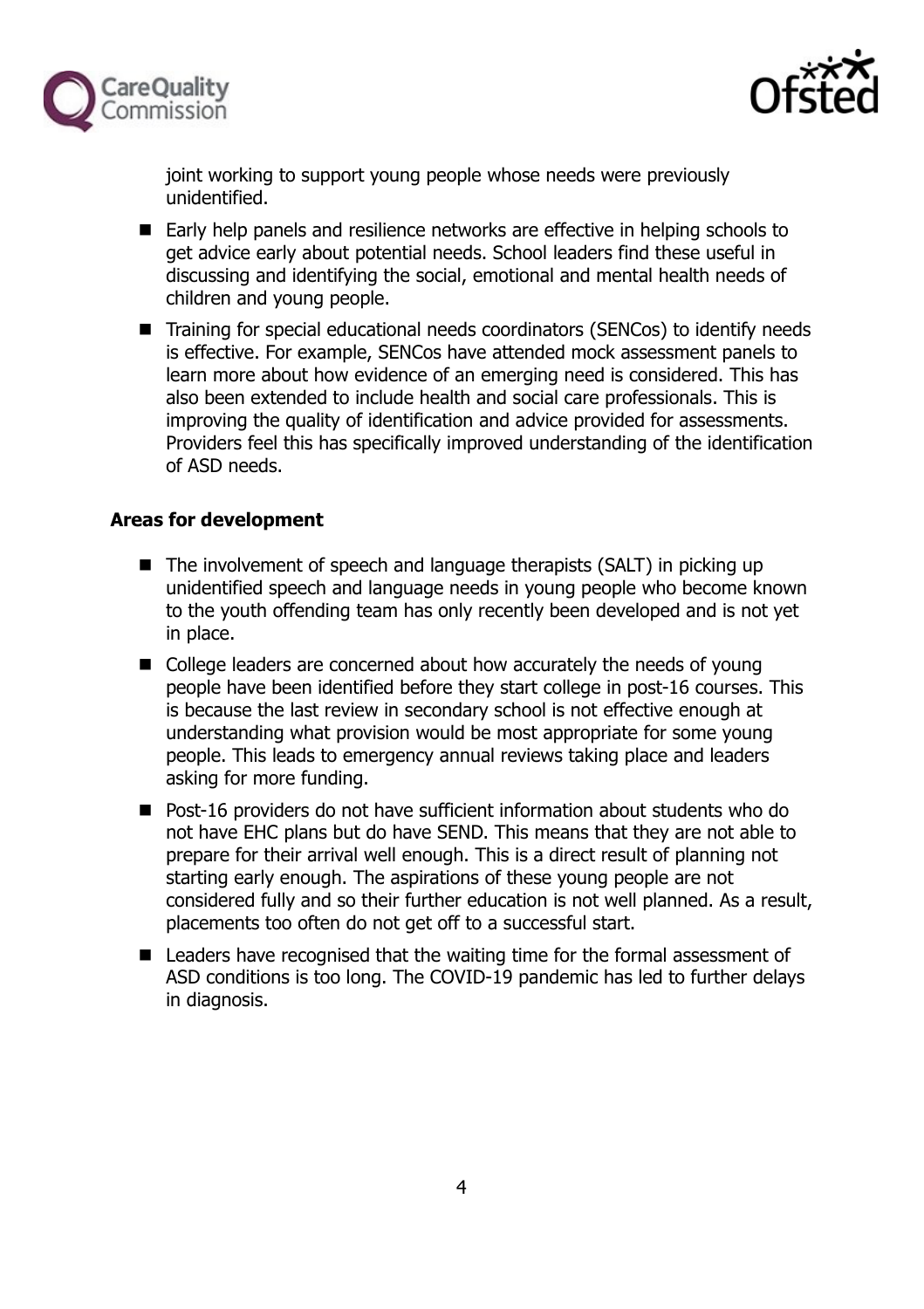



# **The effectiveness of the local area in meeting the needs of children and young people with special educational needs and/or disabilities**

# **Strengths**

- Education providers are positive about the training they receive from specialists to improve their skills in meeting the needs of children and young people in mainstream schools. For example, the educational psychology team, together with the virtual school, have helped school staff learn how to better support children with attachment disorders.
- $\blacksquare$  Parents we heard from are typically happy with the support their child receives in school.
- School governors appreciate and find useful the training they were given early on in understanding the SEND code of practice. This means they are better placed to challenge school leaders about SEND provision.
- Children's social care staff meet regularly to review their work. One aspect that has improved is the focus on accessibility and child/parent-friendly language in plans related to social care.
- Health service practitioners work effectively with families and children to assess need. Some parents told us good things about individual professionals. Waiting times for therapy services meet expectations. For most children, referral to assessment is four weeks, with intervention around 12 weeks. However, this was not the typical view of parents who responded to the inspection survey who felt they had to wait too long.
- Doint commissioning projects have led to improvements in the way needs are assessed and met in a number of ways. For example, work with a residential care provider has improved opportunities for over 30 young people in need of supported living or accommodation. Leaders have taken steps to work collaboratively with agencies outside the local area to secure better value for money and so children and young people benefit from a wider range of expertise.
- Children under the age of five are seen promptly by a range of professionals when referred for an assessment for ASD. Therapists and paediatricians work together and offer an appointment within six weeks. Parents can also access support and guidance in managing the behaviour of their child and have opportunities to meet other parents. They can access these opportunities without a formal diagnosis of their child's needs.
- Leaders provide information on how to request a formal assessment of needs. This guidance has helped to improve the efficiency of the assessment process, including that of review panels. As a result, fewer requests for assessment are turned down.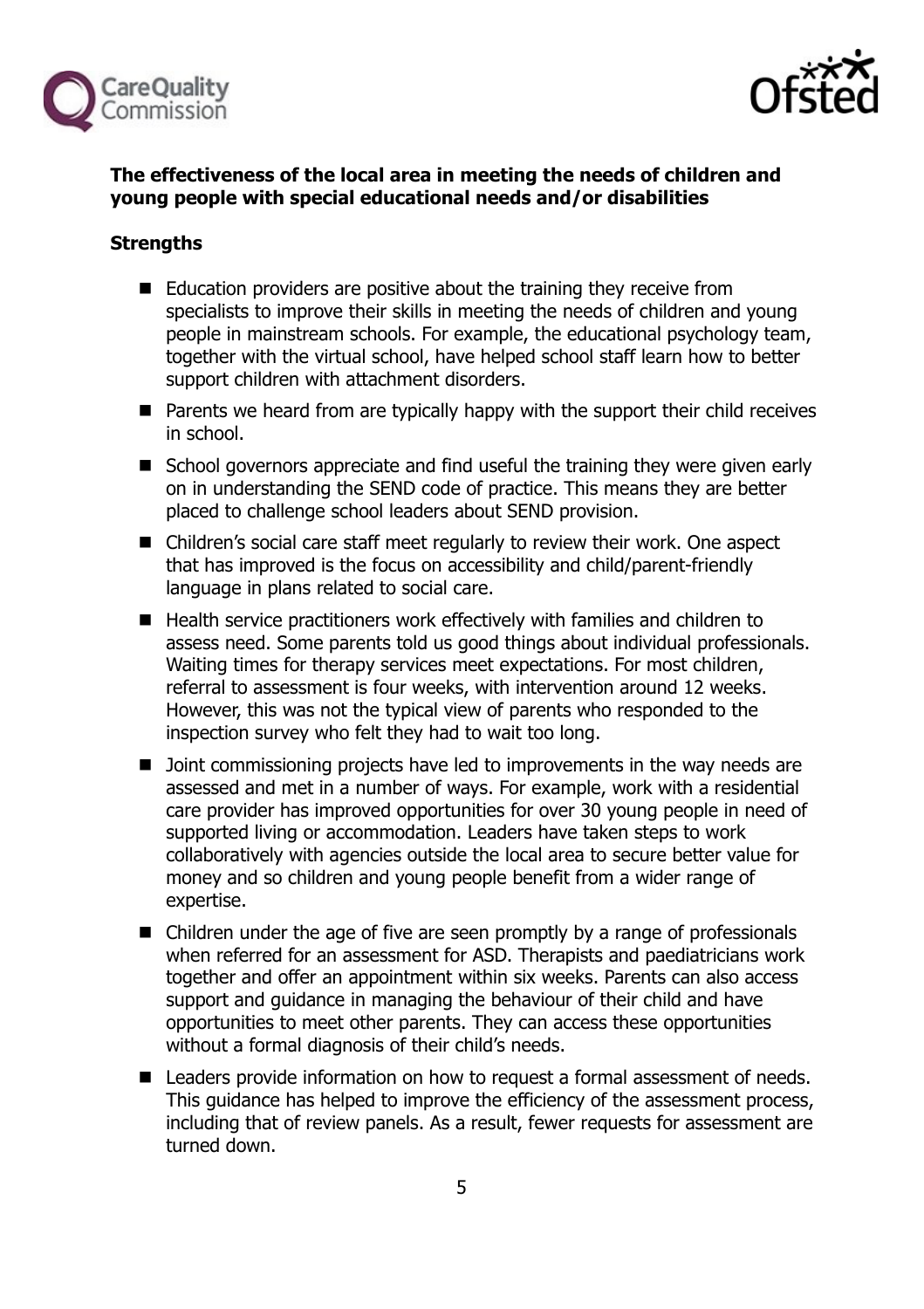



 $\blacksquare$  Health visitors successfully deliver the healthy child programme. As part of the two-year-old check, health visitors complete an assessment of children's social and emotional development. This means that any early signs of social or emotional needs can be identified and an appropriate referral made.

## **Areas for development**

- Leaders' work to help children and young people with SEND to plan and prepare for adulthood has not been effective enough. The local area has developed a 'pathways protocol'. This is well thought out and brings together health, social care and education at each stage from Year 9 onwards, with clear expectations at each point. However, this has only recently been finalised and is yet to be shared more widely.
- More needs to be done to develop the partnerships between schools and colleges, including through caseworkers. Leaders have recruited staff to work as pathway coordinators, but this needs time to embed. Up until very recently, there has been a lack of understanding of 16 to 19 provision in the transition process. College leaders say that they need better communication with the local area.
- $\blacksquare$  The annual review process at Year 11 is not effective enough. Because of this, young people's needs and the provision they require post-16 are not pinpointed well enough. This leads to some starting college without the right level of support.
- Area leaders and PCF representatives offer contradictory views of the extent to which more recent initiatives are the result of co-production with parents.
- An effective process for checking on the quality and timeliness of reviews of EHC plans has taken too long to emerge in Richmond. The quality assurance process still has risks to its effective delivery. There are challenges in retaining and recruiting EHC plan coordinators. The range of viewpoints and expertise employed in sampling and checking EHC plans is limited. Local area leaders have yet to begin routinely sampling EHC plans in their regular visits to schools.
- The quality of professional advice contributing to EHC plans is inconsistent. Generic, wordy or vague objectives in plans are hard for parents or children and young people to understand. Plans do not focus early enough on preparing children and young people for adulthood. The views and wishes of children and young people are routinely recorded in EHC plans but less commonly considered in framing objectives.
- The information, advice and support service in Richmond is well regarded by parents who have used it. However, its reach is underdeveloped. It is not as accessible and appealing for young people to use independently as it should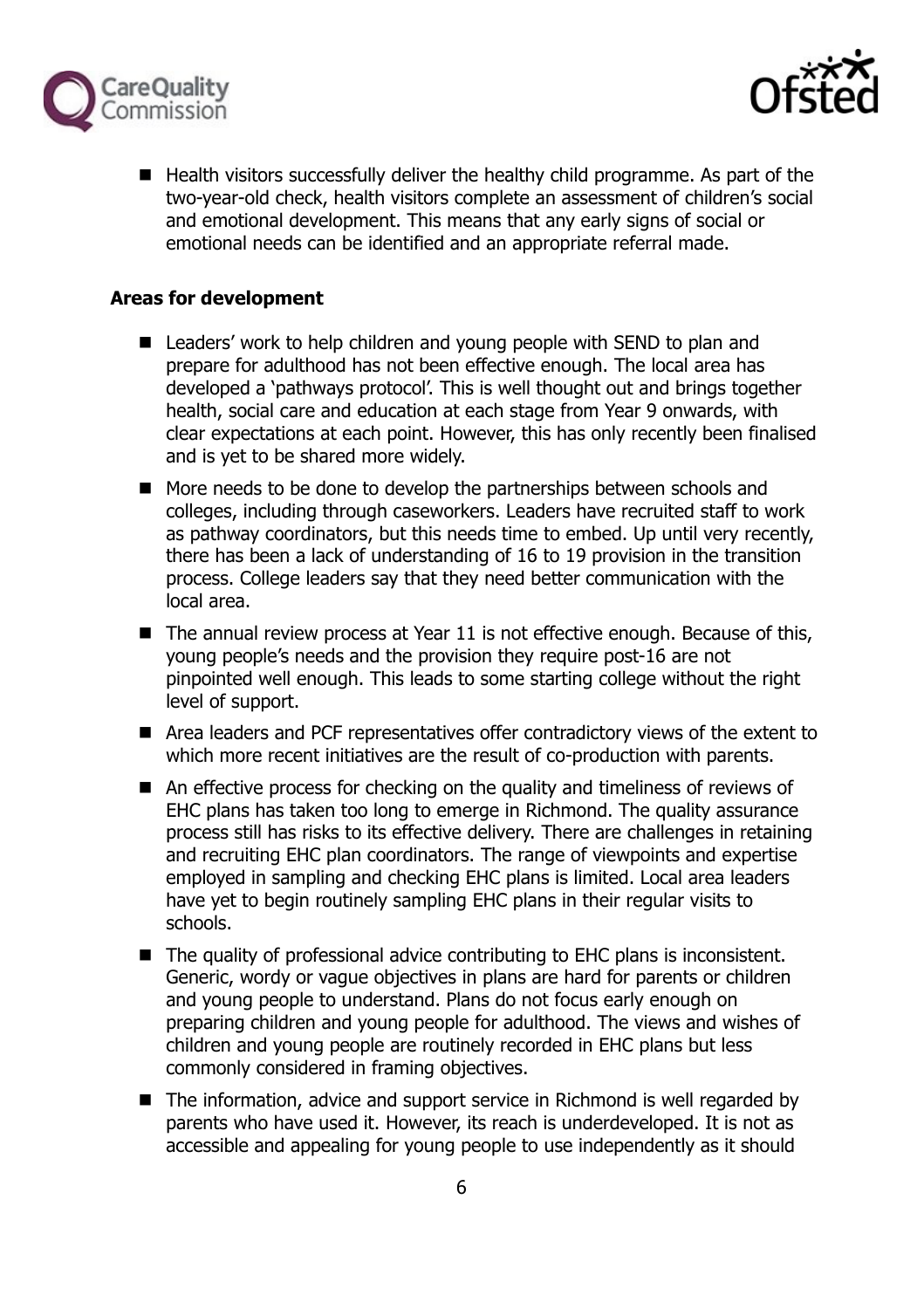



be. The current contract between the local authority and the information, advice and support service is not up to date with practices such as support for parents if they wish to go to tribunal.

- An integrated approach to the two-year-old check has not been adopted by the area. This is a missed opportunity for partners to work together to assess and coordinate care of the child.
- Some children wait longer than they should for some specialist services such as the over five's neurodevelopmental assessment and intervention from the child and adolescent mental health services.
- Parents feel the online local offer, while providing useful information and direction to services, would benefit from further development so it becomes easier to navigate.

# **The effectiveness of the local area in improving outcomes for children and young people with special educational needs and/or disabilities**

## **Strengths**

- Educational outcomes for children and young people in Richmond schools are a consistent strength.
- Rates of exclusion for children and young people with SEND are low.
- Successful, joined-up work has been done to secure the best attendance possible for children and young people with SEND during the COVID-19 pandemic.
- Outcomes for children and young people with SEND who were previously missing from education have improved. This is because there have been successful attempts to get them back to regularly attending mainstream schools.
- Children and young people with SEND, and their parents, are typically positive about the range of accessible activities and opportunities to engage in a sporting, cultural and social life in Richmond. Children and young people told us that adults in places they visit understand their needs.
- The short breaks offer in Richmond has been sensitively adapted to respond to the needs of children and young people with SEND during the COVID-19 pandemic. For example, parents have been able to use funding to buy recreational equipment for home use when community activities remained closed. However, there is concern among some parents that not enough people who may be entitled to short breaks know about them.
- The mental health support team, based in 32 school settings in Richmond, provides strong support to children and young people. The staff offer a variety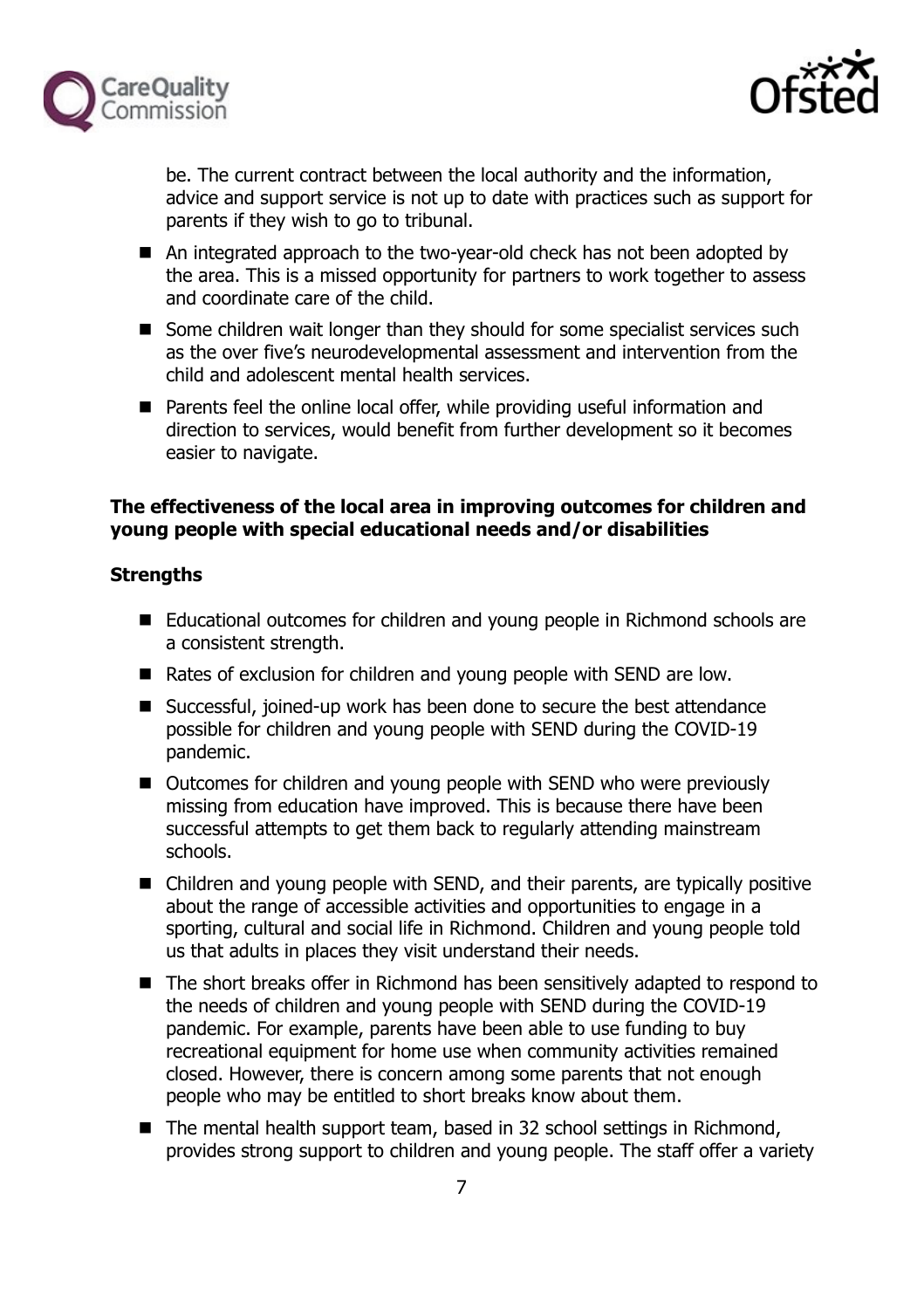



of interventions. For example, a transition workshop is offered to Year 6 children identified as being anxious about moving to secondary school. Teachers speak highly of the impact of this programme in supporting children to manage their emotional well-being.

- Young people with ASD and/or learning disabilities needing to transition to an adult neurodevelopmental service can be supported by the 'Your Health Care' programme. A transitional support worker helps the young person and their family to understand onward referrals. They accept self-referral from those over 16 years old, as well as referrals from practitioners to support early transition planning. Evaluation has shown that 80% of those seen needed further intervention.
- The community children's nursing service supported children with complex needs attending school during the COVID-19 pandemic. The aerosol generating procedure was reviewed and, in partnership with special schools, safe personal protective equipment was made available to school settings. Additional training was offered to the school and joint work was undertaken with the transport service to ensure children could access school safely and the staff had the right equipment.

## **Areas for development**

- The annual review process for EHC plans is not consistently effective. Reviews do not incorporate the views of children and young people consistently. Following annual reviews, recommendations are not acted upon promptly due to delays in communication and planning. This affects parents, school staff and young people's outcomes. It causes frustration and confusion.
- Parents, children and young people in mainstream settings with EHC plans are left unsure of their short-term progress towards end of key stage outcomes.
- $\blacksquare$  There is variability in the consistency of information provided by health professionals in reviewing outcomes in EHC plans.
- EHC plans do not focus sufficiently on developing the independence of children and young people. There is insufficient focus on career aspirations in agreed outcomes. This means that children and young people are not as well prepared for adulthood as they should be from an early enough age.
- Some young people are very confused about when their speech therapy will end. This causes uncertainty about what support they will receive. It affects their outcomes because it interrupts the continuity in their care.
- The SALT service commissioned by the local authority and CCG does not provide a service for those over 16. The family, young person and further education unit are made aware of this through discussion and correspondence from Year 9. Sometimes, therapy is commissioned on an individual basis, but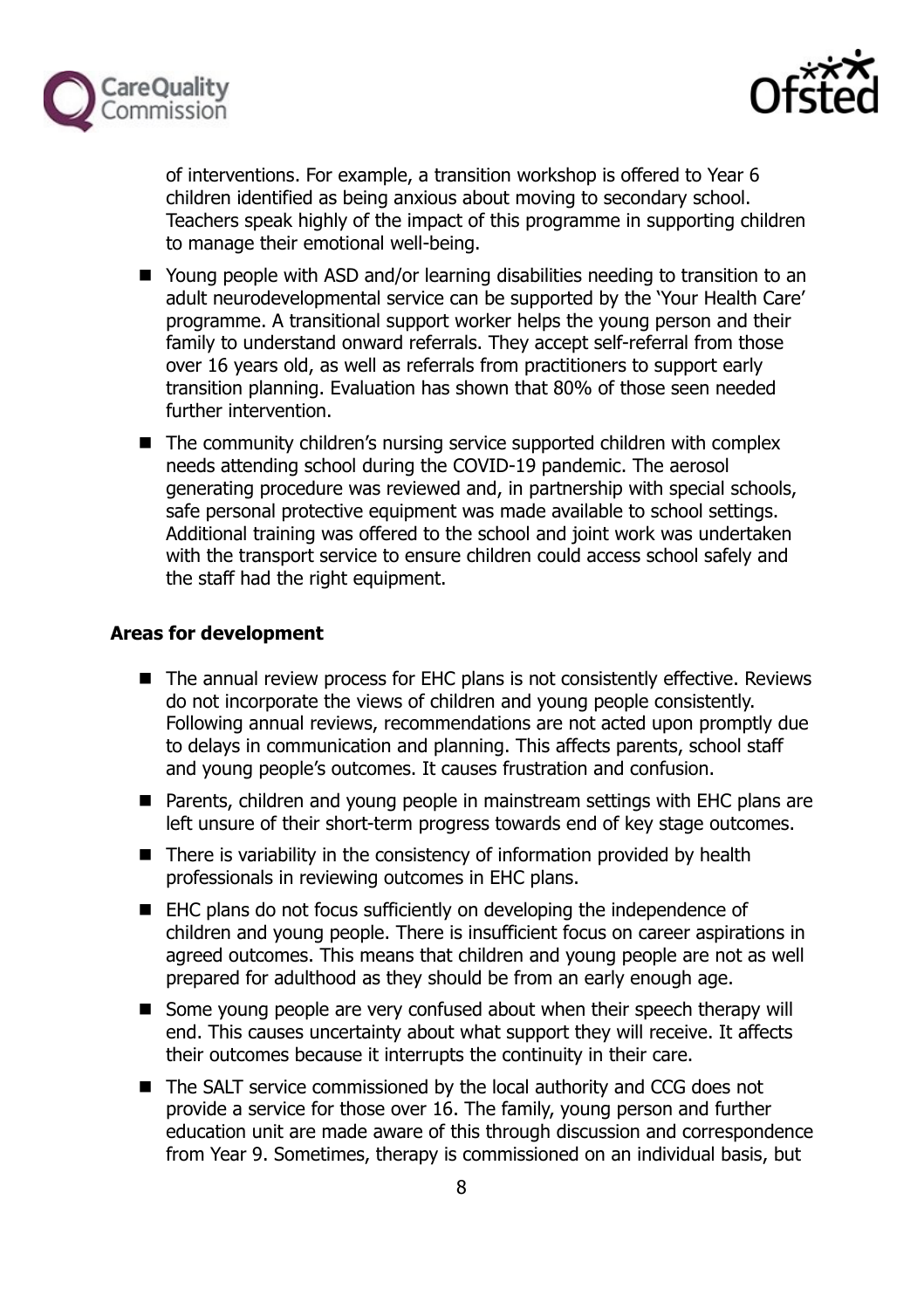



this approach is not conducive to smooth transition or consistent specialist input.

## **The inspection raises significant concerns about the effectiveness of the area**

The area is required to produce and submit a Written Statement of Action to Ofsted that explains how it will tackle the following area of significant weakness:

- Over time, the area's transition arrangements have not been effective at identifying and meeting the needs of children and young people. In particular:
	- ‒ What young people need after the age of 16 is not identified early or well enough. This means providers do not know enough about how to meet young people's needs. Young people do not have enough support for a successful transition to adulthood.
	- ‒ The annual review process has benefited from recent improvement but still leaves many parents not informed quickly enough about its outcome. The annual review at Year 11 is not used well enough to inform post-16 provision.
	- ‒ The objectives in EHC plans are not focused sharply or early enough on developing the independence of children and young people.
	- ‒ Transition pathways in health are not embedded across the full range of services.

Yours sincerely

### Andrew Wright **Her Majesty's Inspector**

| <b>Ofsted</b>                              | <b>Care Quality Commission</b>                                                                       |
|--------------------------------------------|------------------------------------------------------------------------------------------------------|
| Michael Sheridan<br>Regional Director      | Victoria Watkins<br>Deputy Chief Inspector, Primary Medical<br>Services, Children Health and Justice |
| Andrew Wright<br><b>HMI Lead Inspector</b> | Elizabeth Fox<br><b>CQC Inspector</b>                                                                |